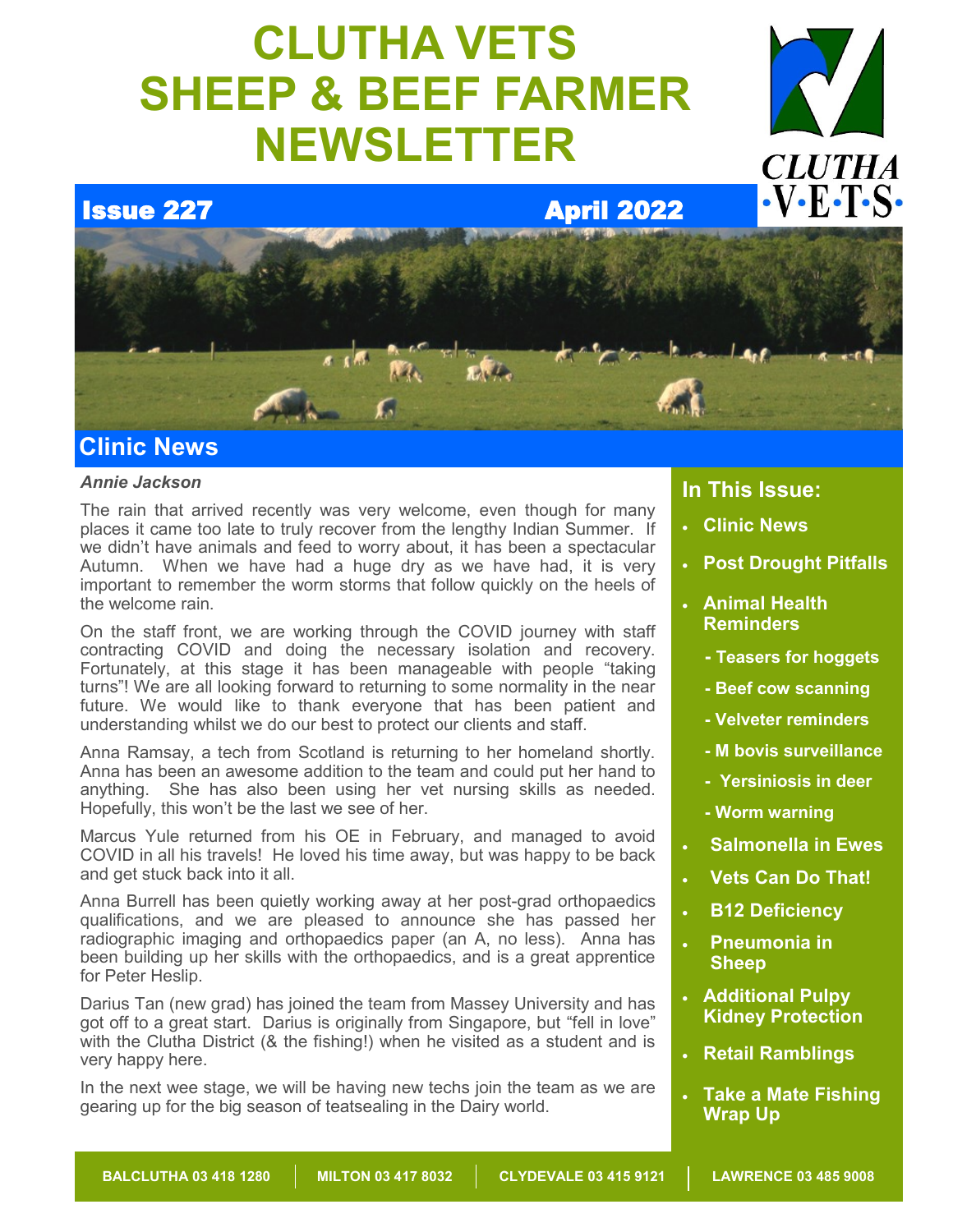### *By Andrew Roe*

At time of writing we are being cruelly taunted with These conditions can arise when ewes eat too a few spots of rain. There's promise of a little more, much grain or sheep nuts, leading to the production along with some strong winds to dry things out of lactic acid in the rumen. It can, therefore, occur again! Hopefully we will get some serious rainfall during a drought, if these feeds are being used to soon, while the soil temperature is still high enough maintain stock, or after the drought when stock are to get some grass growth before winter.

Once the rain does come there are a number of potential post-drought animal health issues to be As a general guide, start feeding small amounts of aware of. Following is a brief summary of some of grain (about 50g/head/day) until you are happy that the more common ones.

### **Gastrointestinal Worms**

There should be no surprises here, as this has been a bit of a recurring theme for the last three of **Salmonellosis and Yersiniosis** four years. Following recent dry summers/autumns plenty of local farmers have experienced some Both of these infectious diseases are mentioned pretty nasty problems with worms, in adult stock as elsewhere in the newsletter. Salmonellosis (mainly well as lambs, once the moisture arrived.

The prolonged dry spell would have killed off some changes in diet and feed shortages. worm larvae on your pastures, but plenty more will have taken refuge in the topsoil or survived in the After a dry spell it is common practice for animals to dung. Once we get some rain these will emerge en be mob stocked over a few paddocks, allowing the masse to continue their development and infect rest of the farm to benefit from the rain. These your stock in large numbers. Last year, thanks to crowded situations can precipitate outbreaks of relatively warm temperatures in early winter, we such stress related to diseases. Keep an eye out were identifying new infections in ewes and for unwell/scouring/dead animals and consider hoggets right into July, in animals being wintered on vaccination if concerned. pasture.

And remember, in these circumstances, basing your drenching decisions on faecal egg counts During dry conditions nitrates accumulate around alone can be a bit hit-and-miss. After worm larvae the roots of plants. Following rain the nitrates are are ingested by your stock it takes about three rapidly taken up by the crop, often at a rate faster weeks for them to mature into adult worms and start than the plants can incorporate them into protein producing eggs. So, following a drought, your (especially in overcast weather). lambs' faecal egg count can go from close to zero to into the thousands almost overnight!

### **Lungworm**

Lungworm has pretty much the same lifecycle as the gastrointestinal worms, so a sharp post-drought you would like us to test your crop before feeding it. peak in lungworm is similarly on the cards. The species of lungworm that infect sheep is only of **Grass Staggers** minor importance but in cattle and deer lungworm infections can be very severe with death often the result.

worms, is that immature lungworm can do almost fertiliser is usually one of the most cost effective as much damage as the adults, so even in a normal ways to address the post-drought feed deficit, and year we occasionally run into nasty outbreaks, if the high nitrogen levels can suppress magnesium drenching interval has been stretched out a bit long. Following a dry spell you need to be extra vigilant.

### **Acidosis and Laminitis**

held in a confined area, allowing the rest of the farm to build up some pasture cover following the rain.

the vast majority of the mob are eating it, and then gradually increase to the desired amount. Ensure that the ewes have access to some form of roughage as well.

in sheep) and yersiniosis (young deer and cattle) can occur following stressors such as bad weather,

### **Nitrate toxicity**

Nitrate poisoning is an acute condition, with animals sometimes dying within minutes of the signs appearing. To minimise the risk, introduce the crop gradually, ensuring other sources of feed are available. Clutha Vets have nitrate testing kits if

One important difference compared to the gut following a dry spell. The use of nitrogenous Caused by a shortage of magnesium, the incidence of staggers (as well as subclinical magnesium deficiency) is often higher in the winter/spring uptake. Consider magnesium supplementation to breeding ewes and cows to minimise the risk.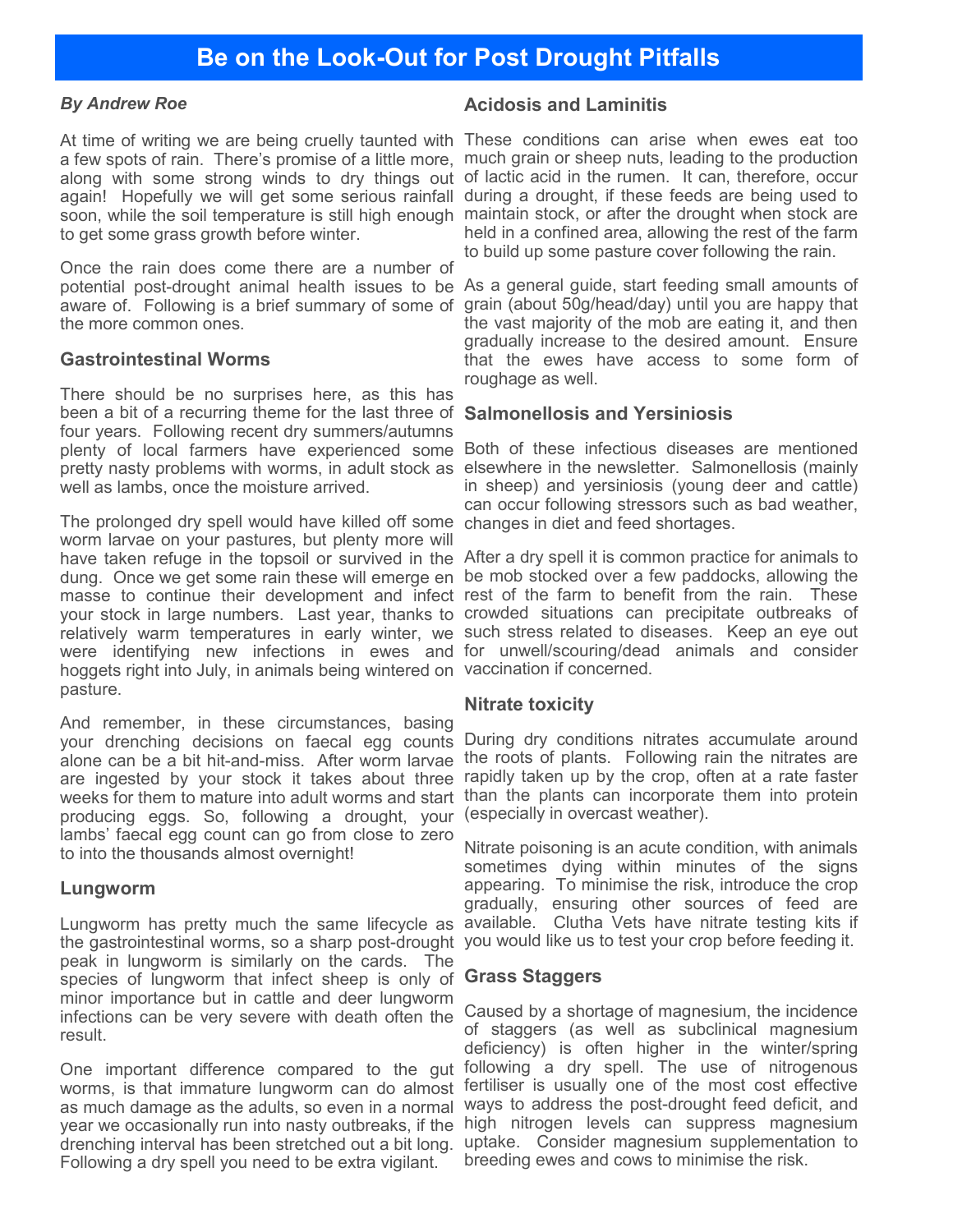### *Get the Teasers Out*

For those farmers who breed their hoggets it will soon be time to introduce the teasers. The benefits of teasers are well documented, especially if you want to restrict the hogget mating period to three or four weeks, as most people do. Most ewe hoggets that have not yet started their oestrous cycles will respond to the presence of the teaser rams and have a "silent" heat around three to five days after they're introduced. They'll have their next heat about 17 days later, so make sure the "real" rams are running with them by then.

### *Pregnancy Testing of Beef Cows*

We are well into our beef cow pregnancy scanning now. If we have not scanned your herd yet, please give us a call and book it in. We appreciate that, on many farms, mustering the breeding cows is not a quick job, so we are happy to work in with you and arrange the pregnancy testing for when the cows are in the yards for other procedures such as weaning or TB testing. While in for scanning we can also carry out other procedures, as required, eg BVD blood testing and/or vaccinating (of the calves as well as the cows, if appropriate), trace element testing and Mycoplasma bovis surveillance. Please let us know in advance if you would like to tack on any of these tasks so that we can bring out extra staff, if needed, to speed up the job.

### *Velvet record books and drug returns*

If you are accredited to velvet your own stags and/or spikers please remember to drop off your drug record book at your nearest clinic if you have not already done so. And for those velveting adult stags, please also drop off your left over drugs for us to store until next season.

### *Mycoplasma bovis surveillance*

As discussed in the previous newsletter, the beef industry needs to undertake a certain amount of M bovis testing for us to be able to demonstrate that we are free of the disease. There are some worthwhile incentives in place to encourage farmers to participate. For example, if you are planning on blood testing your cattle for other reasons (eg BVD or trace elements) all vet fees, materials and travel costs are paid for by the M bovis scheme. All you have to pay are the lab fees. In addition, Clutha Vets have added our own incentive; for every animal tested, we will donate \$1.00 to your nominated school. Having the cattle through the yards for pregnancy testing is a good opportunity to participate. Give us a call if interested.

### *Yersiniosis prevention in weaner deer*

If you vaccinate your weaners with Yersiniavax they will be due for their booster about now, if not already done. With yersiniosis being a stress related condition there is a possibility that we will see more cases of the disease this autumn/winter due to the effects of the drought. So even if you do not routinely vaccinate it may pay to consider it this season. If you are planning to feed supplements to the weaners it can help with the transition to start while they are still on their mothers (for those who practice post-rut weaning).

Please give the clinic a call if you plan to protect your weaners with Yersiniavax to ensure that we order enough product to meet demand. Similarly, get in touch if you would just like to discuss yersiniosis prevention in general.

### *Knock out drenching*

"Knock out" drenching is the catchy name used to describe the strategy of swapping your regular lamb drench for one that contains a different mix of active ingredients for just one drenching episode in the autumn. The rationale is that if a few worms have managed to survive the previous drenches given to your lambs, you can "knock them out" ideally by using one of the newer products (Startect or Zolvix Plus), therefore reducing the contribution these resistant worms make to the worm population on your property. All remaining works lambs as well as your ewe lamb replacements should be done.

To have the biggest impact it is recommended to give the knock out drench at the time of year when worm levels are at their highest. In a typical year this would be the period from about mid March to mid April. But with this autumn being so dry, if you have not already carried out the procedure, it would probably pay to wait until after we get some rain.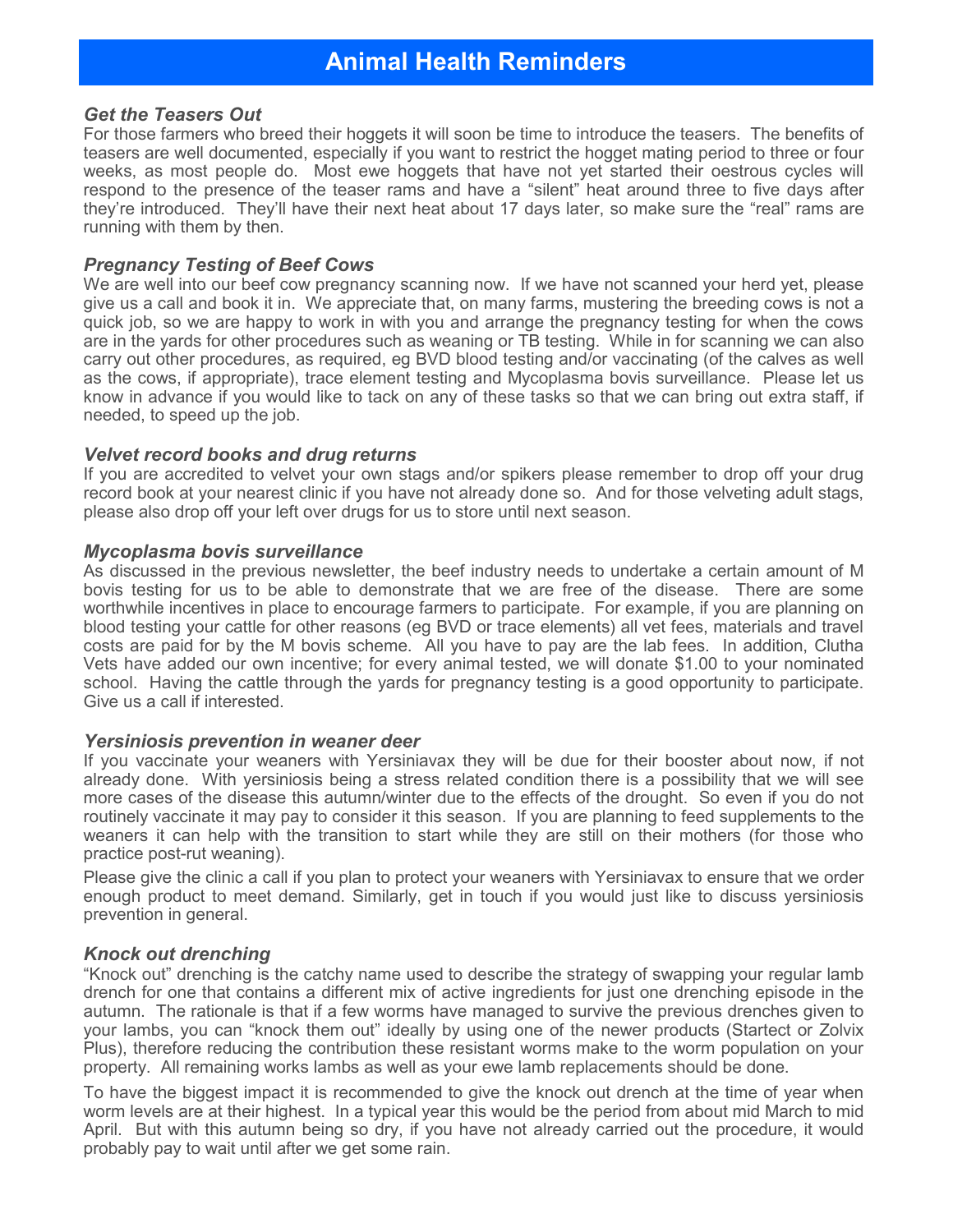## **Salmonella is Here! We Can Help With That...**

### *By Andrew Roe*.

Salmonellosis is often described as a stress and beef cattle work. Ram palpating and cow related condition. Further north outbreaks of the scanning are two of the main jobs at this time of "enteric" (gut) form of the disease often occur in year and, for many of our sheep and beef clients, it ewes in early summer, shortly after weaning. This may be the only time we actually get out to your is understandable, with the disease being farm! triggered by the change in diet. Ewes tend to go from being well fed, when still having their lambs at foot, to being put on "clean-up" duty round the farm, once their lambs are removed.

Conversely, in our area, we usually see the first induced pregnancy failure in your heifers. few cases in the autumn in the lead-up to mating, which seems strange, as that's when we are trying to feed our ewes as well as we can, to maximise conception rates.

This year is no exception with several cases of associated with. enteric Samonellosis already reported. The typical presentation is a number of ewes lying dead (often near a water trough or creek) with a few others looking pretty sad. Being a gut infection, the affected ewes will often be scouring, but this can be hard to notice. Rather than the obvious dark green scour that you associate with worms, the diarrhoea with salmonellosis tends to a pale yellow/green colour, and you have to look closely So, if there are areas of your stock performance to spot it. Another common finding is that the that you are looking to lift, or want a bit of input or affected ewes tend to be good body condition.

There are a number of Salmonella serotypes ("strains") that can be responsible for the disease in our livestock, with S. Hindmarsh being the main culprit in recent years. However S Bovimorbificans is being reported more frequently now, especially in cattle, and a third one, S. Typhimurium pops up from time to time.

The good news is that all three of these serotypes are included in the vaccine, Salvexin+B, along with S Brandenburg the cause of ewe abortion and death in ewes that many farmers in South Otago are, unfortunately, very familiar with.

Quite a few local farmers have a preventative salmonellosis vaccination in place, primarily to control Brandenburg. If you are in this camp your flock maybe be protected against the gut forms of Salmonella too, depending on the timing of your vaccination and the classes of stock you vaccinate (a lot of people just do their two tooths now).

If not, Salvexin is quite effective at controlling an outbreak if given at the early stages after you've noticed the first deaths. So, if you start to lose a few ewes, please get in touch and we can help decide if Salmonella is the likely culprit. From there we can discuss the vaccination option, as no further supplementation is likely to be required. well as other measures to take.

And please remember, salmonellosis is a human disease as well so good hygiene is vital when handling affected ewes and carcasses.

Autumn is a great time for vets who enjoy sheep

Unless, that is, when something has gone wrong and we are involved in investigating the problem, whether it be a salmonella outbreak in your ewes, an ill thrift problem in your hoggets or a BVD-

However there are lots of other ways we can have some beneficial input into farming operation over and above the traditional routine tasks and ambulance type services that vets are often

Bigger picture-type stuff such as discussing your flock/herd's reproductive performance or your lamb growth rates and then putting plans in place to make some gains. And helping to assess and monitor, as required, whether that be condition scoring a sample of your ewes, or a doing a simple feed budget.

advice into some changes you are considering making, give Clutha Vets a shout… we love getting out on farm and putting our brains, as well as our bodies, to work!

### **B12 Deficiency Common**

The 2021/22 lamb growing season has been a bad one in our region for vitamin B12 deficiency. Based on data from Gribbles Veterinary Pathology, the laboratory that carries out our trace element testing, almost half of all mobs of lambs they have sampled via the meat works from Otago/Southland, have been B12.deficient.

This is a lot higher than normal and is, no doubt, due to the very dry conditions over the last two or three months. The availability of cobalt (the mineral required for the manufacture of vitamin B12) to the pasture reduces as soil gets drier. For this reason most deficiency is usually seen during the summer.

Normally in the autumn pasture cobalt levels rise, and if we see lambs/hoggets with good B12 reserves in March we would usually advise that they will be OK for the rest of the season and that

That is certainly not the case this year. Thanks to the dry spell it is likely that ongoing B12 supplementation will need to continue for a while yet on many properties.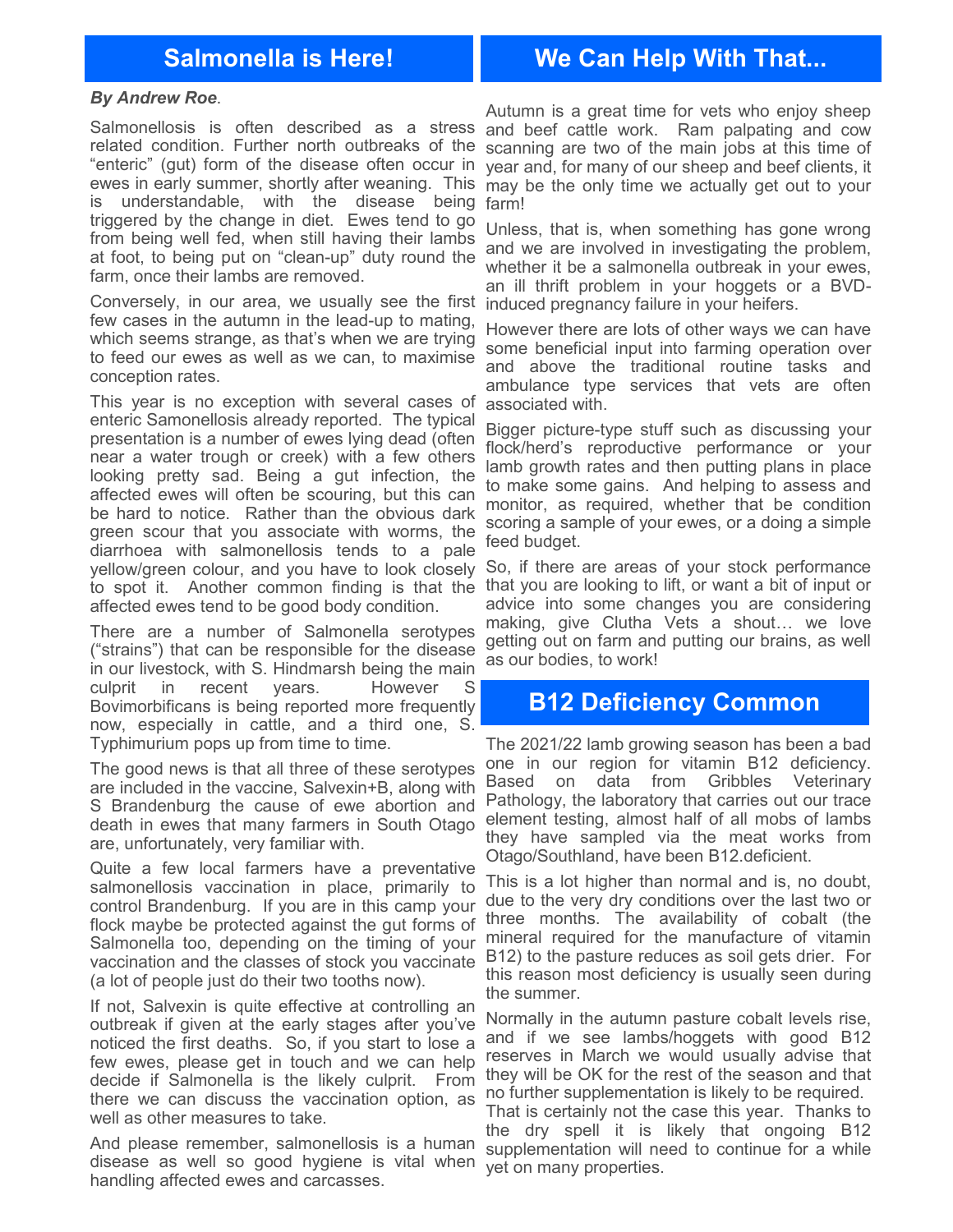### *By Marcus Yule*

Pneumonia is something we commonly see in Most of the livestock vaccines we regularly use fibrinous pneumonia and chronic non-progressive pneumonia. The acute form is commonly seen in annual booster, to achieve ongoing protection. hoggets and often results in outbreaks of sudden death, or visibly sick animals that lag behind, or lie down, in respiratory distress. The chronic form is more common but subclinical in nature with animals often not showing any obvious signs of disease.

At this stage of the season you may notice an increase in pleurisy (where lungs adhere to the chest wall) on your kill sheets which can give you an indication of the levels of pneumonia in your flock. This late season increase in part occurs as these animals have been on farm longer and are therefore at a greater risk of developing pneumonia compared with those slaughtered earlier.

Pneumonia has a profound impact on growth rate. Studies have shown that lambs where 20% of their lungs were affected grew 50% slower. This is the hidden cost of pneumonia and results in affected The most obvious scenario where this may apply is animals being slaughtered much later or not achieving weight targets.

Also pneumonia is often a source of ewe wastage, especially two tooths, where animals that recovered from pneumonia as a lamb are left with a portion of their lung damaged and succumb to it's effects when the pressure goes on, such winter or lambing time.

With no vaccines currently on the market to help combat pneumonia prevention is key. Healthy stock with good nutrition, up-to-date animal health and minimal stressors are less likely to develop the disease. Below are a few on farm management strategies that can be used to reduce both the amount and cost of pneumonia to your flock.

- Avoid shearing of lambs at the same time as weaning.
- lambs to a minimum (smaller mobs).
- Minimise stock movement in the heat of the day when dust levels are at their highest.
- Avoid long distance movements where practical We have worked with several clients recently who (factor distance to yards into your rotation plan).
- Reduce the extent and duration of open mouth panting when mustering lambs by moving stock at a suitable pace and cooler time of day.
- Consider a sprinkler system/dampening down dust before a mob is yarded.

### *By Andrew Roe*

sheep of all ages and occurs in two forms: acute require the familiar programme of two injections given about four to six weeks apart, followed by an

> Clostridial vaccines (Ultravac 5 in 1, Multine, Coglavax etc.) are no exception to this regime. However, in certain circumstances, it can be beneficial to give an additional dose of these vaccines.

> It has been demonstrated experimentally that three shots of "5 in 1" given to a lamb/hogget provide a higher level of protection, particularly against pulpy kidney, than the traditional two doses. At the time these findings were not thought to translate to any significant benefits in the field. But more recently, with changes to the way we feed our young sheep, a number of farmers are finding that losses can be reduced by incorporating a third injection into their lamb/hogget vaccination programme.

> when lambs are being finished on "specialist" high quality forages such as lucerne, red clover and/or chicory. The bacteria that causes pulpy kidney multiplies most rapidly in the lamb's intestine when large amounts of soluble carbohydrates are available. So it is not surprising that even well vaccinated lambs can still succumb to the disease when grazing these forages. A third dose of the vaccine can give the additional protection needed to overcome even high challenges of pulpy kidney bacteria and the toxins they produce.

> Another scenario where local farmers are noticing the benefits of an additional dose of "5 in 1", or similar, is the grazing of ewe hoggets on winter crops, particularly fodder beet, but also good brassica crops.

• Keep yarding time and close confinement of of pulpy kidney. While still receiving some benefit As with specialist lamb finishing forages, beet and brassicas are high quality diets, increasing the risk from the two injections received as a ewe lamb, the pulpy kidney protection will be declining by winter time, so a third shot before going onto the crop can help save a few lives.

> were frustrated about losses over winter in their ewe hoggets. After contemplating changing to a different clostridial vaccine, they opted instead to try giving a third dose, as discussed, and were very happy with the results.